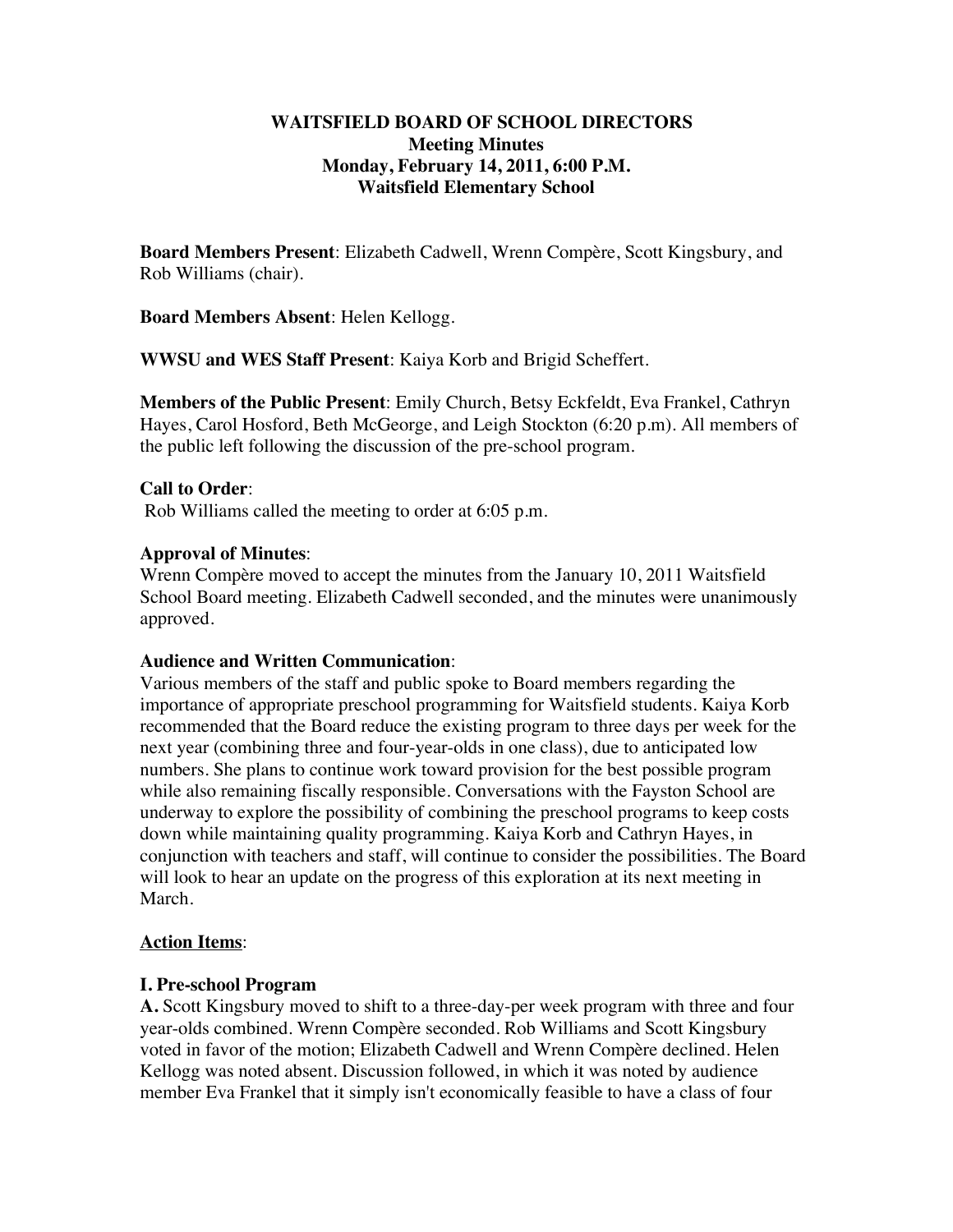children (which may be the case if the classes aren't combined.) It was suggested that the original motion be amended. However, after discussion, it was agreed that the original motion might be voted differently.

**B.** Scott Kingsbury moved again to shift to a three-day-a-week program. Rob Williams seconded. Scott Kingsbury, Rob Williams, and Elizabeth Cadwell approved the motion. Wrenn Compère declined. The motion passed.

# **II. FY 2010 Audit Approval**

The Waitsfield Board acknowledged receipt of the FY2010 financial audit conducted by Angolano and Company. Rob Williams moved to accept the audit report. Wrenn Compère seconded, and all Board members present approved.

# **III. Policy Packet Approval**

Rob Williams moved to accept the WWSU Policy Packet (see below) in its entirety. Scott Kingsbury accepted, and all members present approved.

- A1: The Role of Policy
- A2: Policy Development and Adoption
- A3: Policy Dissemination, Administration, and Review
- B1: Board Member Education
- B2: Board Goal-Setting and Evaluation
- B3-R: Board Member Conflict of Interest
- D6-R: Substitute Teachers
- D7-R: Volunteers and Work Study Students
- D9: Resignations
- E11: Relating to the Idling of Vehicles Other Than School Buses When Present on School Premises
- F25-R: Student Attendance
- F30-R: Truancy (and procedures)
- G11-R: Responsible Use of Electronic Resources and the Internet

# **Discussion:**

# **I. WWSU Consolidation Study**

The Executive Committee did not receive the funds from the State to study consolidation as expected. Nevertheless, there is openness to continuing the conversation in a less formal manner. The Waitsfield Board collectively agreed that discussing options for middle school regarding configuration remained a reasonable path. Kaiya Korb suggested "testing" ideas, such as perhaps offering some school choice in an effort to see how Valley residents respond. Central Office will receive a "model" from the State with suggestions on how to implement practices connected with Act 153 (required by law.)

# **II. Principal Evaluation Feedback Format**

It was decided that the Principal Evaluation would be discussed at the end of the March meeting. The Board will meet in Executive Session first to review results, and then invite the Principal in for sharing.